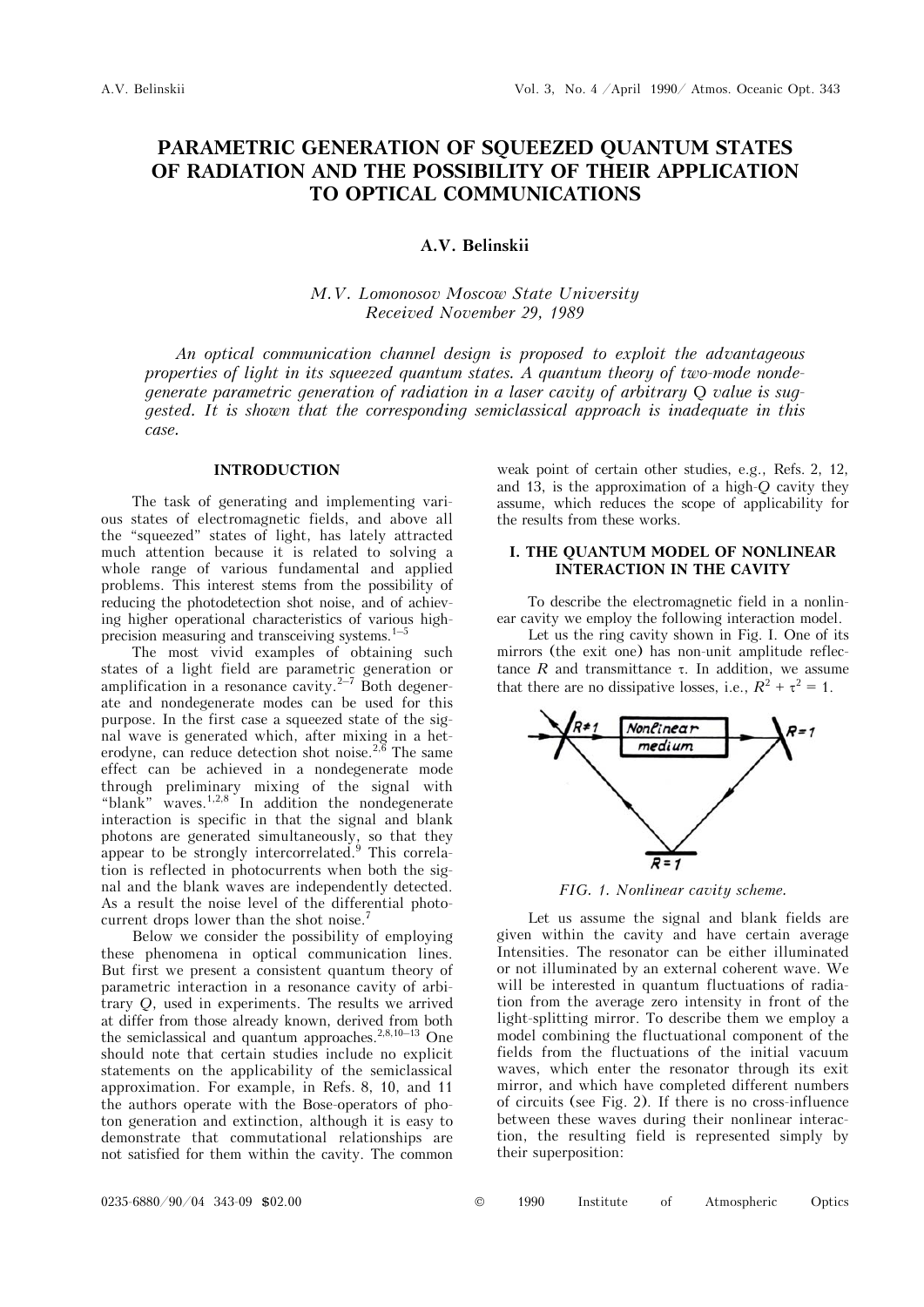where  $a$  and  $a^+$  are the slowly changing photon generation and extinction operators in the Heisenberg representation, which describes the fluctuational component of the field;  $j = 1$ , 2 corresponds to the signal  $(j = 1)$  and blank  $(j = 2)$  modes. i.e., we assume parametric interaction to be frequencydegenerate but not degenerate in terms of the polarization state (the signal and blank waves have mutually orthogonal polarization planes); *m* is the number of complete circuits of the cavity, *t* is the time.



*FIG. 2. Diagram of transformation of quantum fluctuations in the cavity. The vector*  $|0\rangle$  *denotes the initial vacuum state of the field, and R and are the amplitude reflectance and transmittance of the entrance mirror. The rectangles represent the nonlinear medium.*

The outlined approach is justified for quasi linear transformation of fluctuations in the medium, which is typical for parametric interaction in the inexhaustive pumping field

$$
a_{m+1,2}(t) = \tau R^{m-1} e^{-im\theta} \left[ ch(m\gamma) a_{0m+1,2}(t - mT) + \right.
$$
  
+  $e^{-i\varphi} sh(m\gamma) a_{0m+2,1}^{\dagger}(t - mT) \right].$  (2)

Here the operators  $a_{0mj}$  and  $a^+_{0mj}$  correspond to vacuum radiation entering the cavity and serving as "priming" for parametric amplification, $9$  it then makes *m* circuits of the cavity;  $\gamma$  is the increment in parametric amplification per circuit; *T* is the time interval needed for one complete circuit of the cavity by the radiation;  $\Theta = \omega T$  is the phase change during the same time interval at the carrier frequency  $\omega = \omega_1 = \omega_2$  is the pumping phase.

To analyze the statistical characteristics of radiation formed in the cavity we need to know for commutative properties of the introduced operators. It is apparent that the operators  $a_{mi}(t_1)$  and  $a_{ni}(t_2)$ commutate for  $m = n$ , since they describe radiation which has suffered various numbers of reflections from the light-splitting mirror. It is also clear that

$$
[a_{0mj}(t_1), a'_{0mj}(t_2)] = \delta_{jj'}
$$
 (3)

for any  $t_1$  and  $t_2$ . The situation with the operators  $a_{0mj}(t_1)$  and  $a_{0mj}^+(t_2)$  is somewhat more complex. When  $m \neq n$ 

$$
[a_{0mj}(t_1), a_{0mj}^{\dagger}, (t_2)]_{m\neq n} = \begin{cases} \delta_{jj}^{\dagger} & \text{for } |\Delta t| < T \\ 0 & \text{for } |\Delta t| \ge T, \end{cases}
$$

where  $\Delta t = t_2 - t_1$ . These operators commutate for  $|\Delta t| \geq T$ , since at a separation interval of *T* or longer they describe Independent vacuum waves.

To obtain light in a squeezed state the signal and blank modes have to be mixed according to

$$
a = (a_1 + a_2)/\sqrt{2} \tag{5}
$$

(see. e.g., Ref. 8); this operation can be realized by employing a light-splitting device or a polarization prism. Meanwhile, to lower the shot noise of photodetection this wave has to be further mixed with the heterodyne signal. Let us assume the carrier frequency of the latter coincide with the natural frequency of the signal and blank modes formed in the cavity. Then, as follows from the general description of the photodetection process (see, for example, Ref. 1), the correlation function of the photocurrent will be

$$
G(\Delta t) = \eta^2 \langle 2 \rangle^2 + \eta \langle 2 \rangle \delta(\Delta t) +
$$
  
+ 
$$
\eta^2 l_n (\tau^2 / T) \{ \{ \langle \alpha^*(t_1) \alpha^*(t_2) \rangle +
$$
  
+ 
$$
e^{-12\phi_n} \langle \alpha^*(t_1) \alpha(t_2) \rangle + c.c \}
$$
  

$$
\theta(t_2 - t_1) + (t_1 \leftrightarrow t_2).
$$
 (6)

Here  $\langle I \rangle$  is the average intensity of the recorded radiation;  $I_h$  and  $\varphi_h$  are the intensity and phase of the heterodyne signal;  $\eta$  is the quantum efficiency of the photodetector;  $\Theta(\Delta t) = 1$  for  $\Delta t \geq 0$  and is equal to zero for  $\Delta t < 0$ , and the operators *a* and  $a^+$  are determined in accordance with (5). In the derivation of (6) we disregarded the heterodyne natural quantum fluctuations; their effect can be practically completely neutralized by the choice of an appropriate mixing regime. $8$  The expression (6) is valid for broadband detection and the shot noise for it is determined by the  $\delta$ -correlated component.

The optical suppression of shot noise is achieved for  $\Theta = 2\Pi k$ ,  $\varphi_h - \varphi = \Pi + 2\Pi k$ , where *k* is an integer. We calculate the correlation function (6) for these conditions, using the relationships  $(1)$ – $(5)$ . One has to recall that in accordance with (4) the correlations  $\langle a_{mj}^+(t_1) a_{nj}^+(t_2) \rangle$  and  $\langle a_{mj}^+(t_1) a_{nj}^-(t_2) \rangle$  differ from zero only in case  $\Delta t/T + m \le n \le \Delta t/T + m + 1$ , i.e., when  $n = m + (\Delta t/T)_0$ , where  $(\Delta t/T)_0$  is the value of  $\Delta t/T$ , which we consider positive, and which we round-off to the nearest lower integer.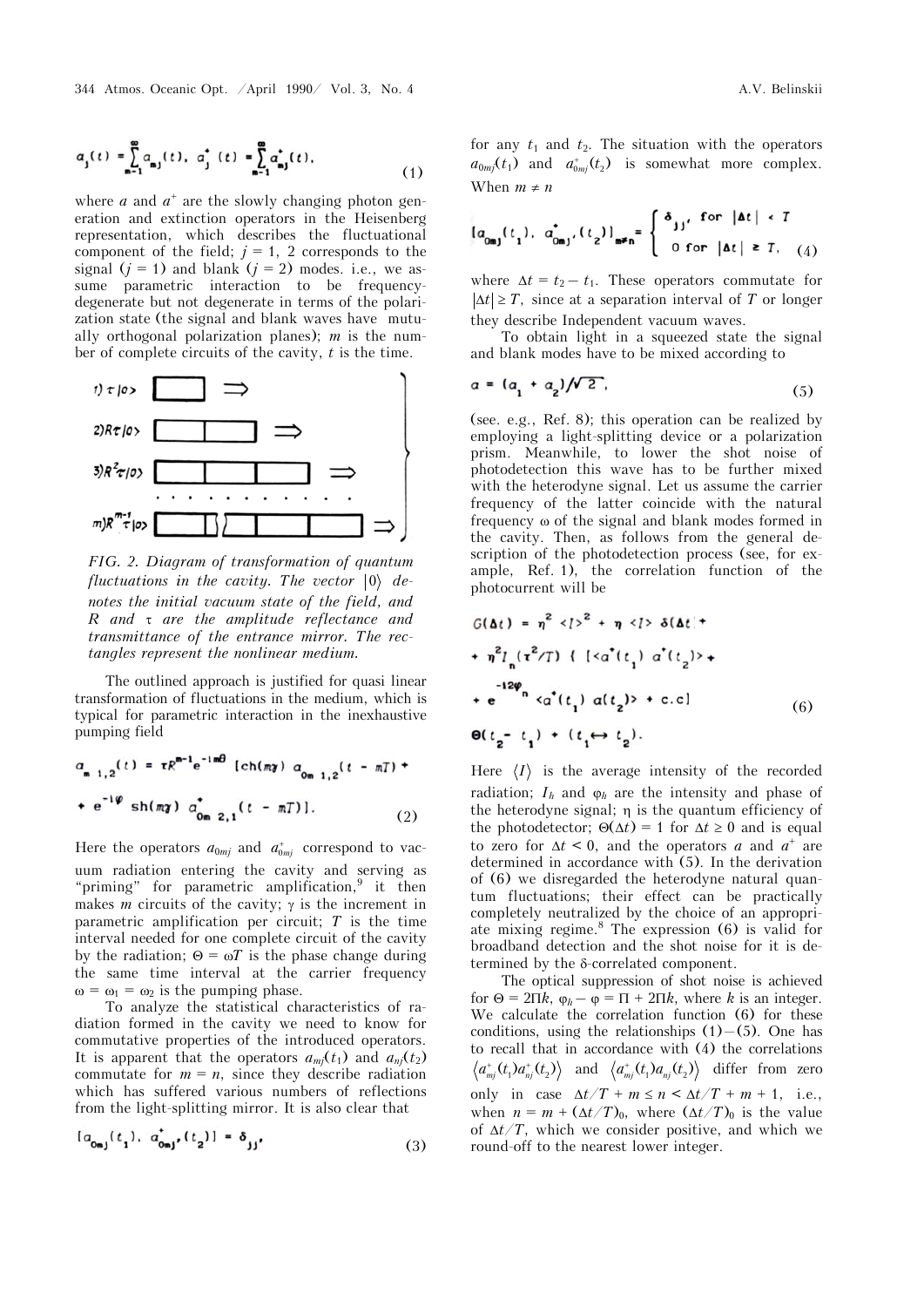As a result we have

$$
G(\Delta t) = \eta^{2} \langle 1 \rangle^{2} + \eta \langle 1 \rangle \delta(\Delta t) + \eta^{2} I_{n} \times
$$
  

$$
\times \frac{(1 - R^{2})(e^{-2\gamma} - 1)}{T [1 - (Re^{-\gamma})^{2}]} \cdot [1 + (Re^{-\gamma})^{|\Delta t / T|} \Theta(|\Delta t| - T)]. \tag{7}
$$

The value  $|\Delta t / T|_0$  here is rounded-off to the nearest integer, lowest in modulus. The fact that

$$
\sum_{m=1}^{\infty} R^{2(m-1)} (e^{-2m\gamma} - 1) = (e^{-2\gamma} - 1) / [1 - (Re^{-\gamma})^2].
$$
 (8)

is also taken into account.

Thus, the correlation function (7) is a stepwise dependence with its steps of a size  $T$ , and having a pedestal given by the values of the function for  $0 \leq \Delta t \leq T$  and  $|\Delta t| \to \infty$ .

The results obtained are valid not only for the pre-threshold operation regime, but also when the threshold of parametric generation is exceeded. It is achieved when  $R = e^{-\gamma}$ . The convergence of the seried (8) depends only on satisfying the condition  $Re^{-\gamma}$  < 1, which is not violated at any finite Q of the cavity. Note that the known options of the semiclassical approach to the problem of parametric amplification in a cavity of finite  $Q^{8,10,11}$  are only correct for the pre-threshold regime.

The spectrum of the correlation function (7) has the form

$$
G(\Omega) = \eta \langle 1 \rangle - 2\eta^2 I_n \operatorname{Re}^{-\gamma} \operatorname{sinc}(\Omega T) \times
$$
  
× (2 cos $\Omega T$  - 1 - Re<sup>-\gamma</sup>) · (1 - R<sup>2</sup>) (1 - e<sup>-2\gamma</sup>)  

$$
\sqrt{11 - 2Re^{-\gamma} \cos\Omega T + (Re^{-\gamma})^2} [1 - (Re^{-\gamma})^2], (9)
$$

where  $\Omega$  is the detuning from the carrier frequency , and the terms produced by the constant component of the signal (they are filtered out in the receiving transmission line) are omitted. Finally,  $\sin c x = \sin x / x$ .

An optimal suppression of shot noises in the spectrum (9) is achieved at  $\eta = 1$  and  $\langle I \rangle = I_h$  (the latter is quite simply achieved by increasing the heterodyne power). In this case the Fano factor, defined as the ratio of the variance of the intensity fluctuations to the corresponding variance of the radiation in its coherent state, i.e.,  $F(\omega) = G(\omega) / \langle I \rangle$  is equal to

$$
F(\Omega \neq 0) = 1 - 2Re^{-1} \sin \Omega T \times
$$
  
 
$$
\times \frac{(1 - R^2)(1 - e^{-2\gamma})(2 \cos \Omega T - 1 - Re^{-\gamma})}{(1 - R^2 e^{-2\gamma})(1 - 2Re^{-\gamma} \cos \Omega T + Re^2)^{-2\gamma}} \cdot (10)
$$

Comparing the obtained results with the data from available studies<sup>2,8,10–13</sup> one should note the following principal difference between them. The authors of the studies mentioned above conclude that, apart from  $\Omega = 0$ , the ideal regime for squeezed states of radiation is achieved at generation threshold.

In our case, however, the Fano factor at generation threshold  $(R = e^{-\gamma})$ 

$$
F(\Omega \to 0) = (1 - R^2) / (1 + R^2)
$$
 (11)

would only become minimal if  $R \rightarrow 1$ , i.e., for an infinite Q of the cavity. In every other practically achievable case  $(R \leq 1)$  complete squeezing is not achieved, so that a threshold regime becomes ideal  $(R < e^{-\gamma})$ . This statement is illustrated by the graphs of the minimum possible values of *F* and their respective optimal values of  $e^{-2\gamma} = e_0^{-2\gamma}$  as a function of  $\Omega T$  for various  $R^2$  given in Fig. 3. It is seen from the figure that decreasing the cavity Q reduces the ultimately achievable squeezing and removes the optical amplification regime further from the generation threshold.



*FIG. 3. Optimized graphs of the minimum possible Fano factors F and their respective optimal values of*  $e^{-2\gamma}$  *as a function of*  $\Omega T$ *. The numbers near the curves represent the intensity reflectances for the light-splitting mirror:*  $R^2=0.2-0.99$ .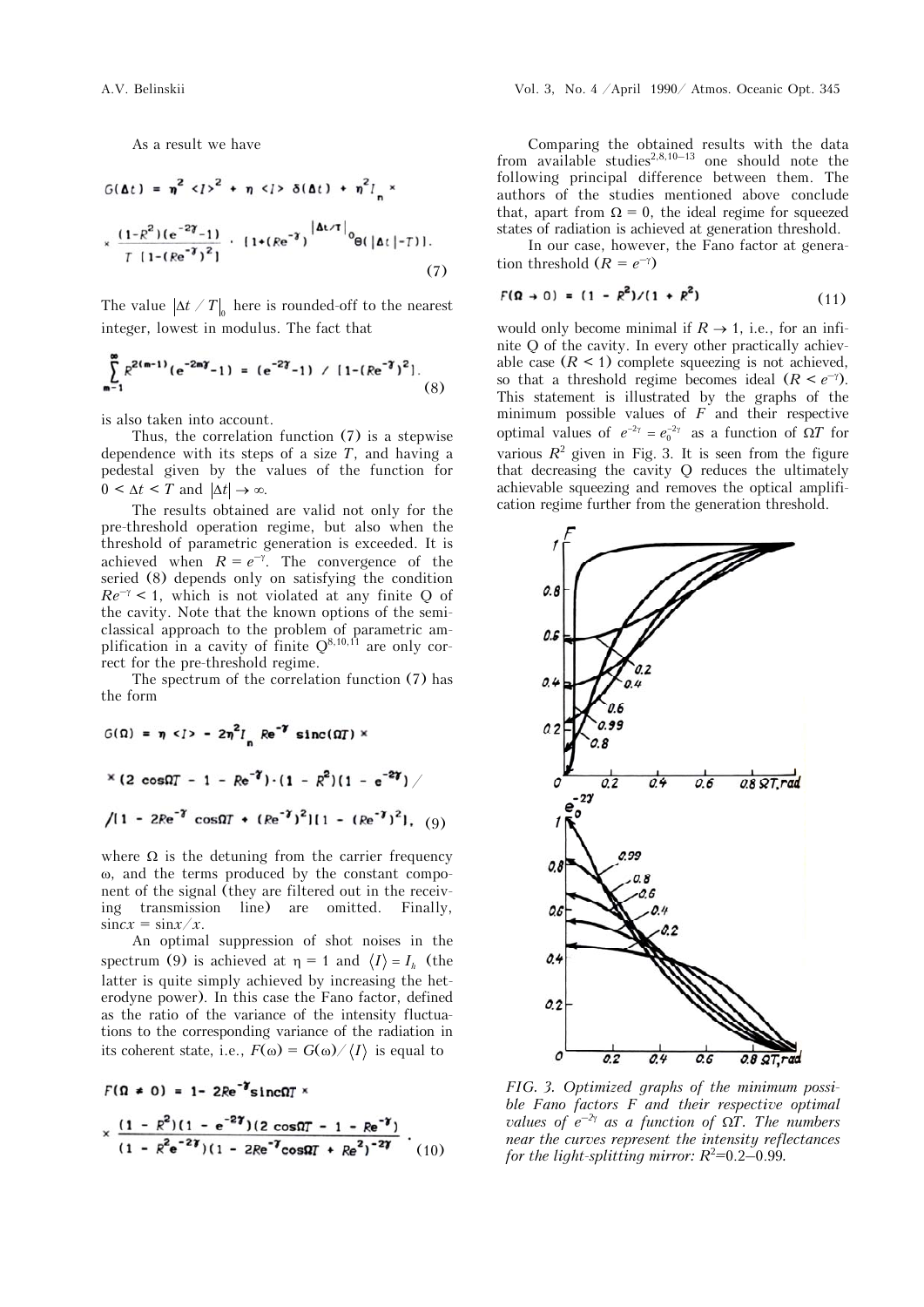As noted in the introduction, to realize the advantages of quantum states of the light field generated during nondegenerate parametric interaction is also possible when the signal and blank modes are independently detected. Let us proceed to demonstrate that their mutual quantum fluctuations, which determine the noise level of the differential photocurrent, can be suppressed to a considerable extent. In the simplest case, when light is subjected to multiple passes through nonlinear medium, and twomode parametric amplification of vacuum fluctuations occurs in a given classical pumping field, the interaction is described by the equations

$$
a_{1,2} = e^{-1\theta} \Big[ a_{01,02} \text{ch} \gamma + e^{-1\phi} a_{02,01}^* \text{sh} \gamma \Big].
$$
 (12)

The notations here match to those in (2).

It is easy to see that the average differential photocurrent is zero for the case of independent detection of the signal and blank modes by receivers of unit quantum efficiency:

$$
\langle l_{1-2} \rangle = \langle a_1^* a_1 \rangle - \langle a_2^* a_2 \rangle = 0. \tag{13}
$$

Zero variance of the fluctuations of this differential photocurrent, following from direct computations, is not as obvious

$$
\langle l_{1-2}^2 \rangle = \sum_{j=1}^2 \langle a_j^* a_j a_j^* a_j \rangle - \langle a_1^* a_2^* a_1 a_2 \rangle = 0. \tag{14}
$$

Thus, regardless of the efficiency of the parametric process, the photons in both modes turn out to be ideally correlated.

Let us now turn to parametric generation in the cavity. For the correlation function of the differential photocurrent when both photodetectors are ideal we have

$$
G_{1-2}(\Delta t) = \pi r^2 T^{-1} \Biggl\{ \sum_{j=1}^{2} \{ \langle \alpha_j^*(t_1) \alpha_j(t_2) \rangle \delta(\Delta t) + \frac{1}{2} \pi^2 T^{-1} [\langle \alpha_j^*(t_1) \alpha_j(t_2) \rangle + \frac{1}{2} \pi^2 T^{-1} [\langle \alpha_j^*(t_1) \alpha_j(t_2) \rangle + \frac{1}{2} \pi^2 T^{-1} \Biggr\}
$$
  
\n
$$
I\Theta(\Delta t) + \frac{1}{2} \left( \sum_{j=1}^{2} \sum_{j=1}^{2} \alpha_j^*(t_1) \alpha_j^*(t_2) \alpha_j(t_1) \right) \times \frac{1}{2} \times \frac{1}{2} \left( \sum_{j=1}^{2} \alpha_j^*(t_1) \alpha_j^*(t_2) \alpha_j(t_1) \right) \times \frac{1}{2} \times \Theta(\Delta t) + (1 \leftrightarrow 2) \Biggr\}.
$$
 (15)

The optimal suppression of mutual quantum fluctuations is also achieved at the resonance frequencies of the cavity, i.e., for  $\Theta = 2\pi k$ , where *k* is an integer (to be accounted for below).

Substitution of (1) and (2) into (15) and considering the commutational relationships (3), and (4) give

$$
G_{1-2}(\Delta t) = 2\pi \tau^4 T^{-1} \{ S(0) \delta(\Delta t) + \{ \pi^2 T^{-1} \}
$$
  
× 
$$
[S(\Delta t) + 2\tau^2 S(0) S(\Delta t) + \tau^2 S^2(\Delta t) - 2\tau^2 C(0) \times
$$
  
× 
$$
C(\Delta t) - \tau^2 C^2(\Delta t) \} \Theta(\Delta t - T) + (t_1 \leftrightarrow t_2) \}, (16)
$$

$$
S(\Delta t) = R \int_{m=1}^{(\Delta t/T)} \sum_{m=1}^{\infty} R^{2(m-1)} \sin \pi s h(m + (\Delta t_0/T)) \gamma,
$$
  

$$
C(\Delta t) = R \int_{m=1}^{(\Delta t/T)} \sum_{m=1}^{\infty} R^{2(m-1)} \sin \pi s h(m + (\Delta t_0/T)) \gamma.
$$

The dependence (16) is also a stepwise function with its steps being of width *T*. Direct computation of the sums makes it possible to simplify the expression (16) to:

$$
G_{1-2}(\Delta t)/2\eta \langle l \rangle = \delta(\Delta t) - \eta T^{-1} R^{2|\Delta t/T|} \sigma_{(1 - R^2)} \times
$$
  
 
$$
\times (1 + R^2)^{-1} \Theta \left( |\Delta t| - T \right) \tag{17}
$$

where  $\langle I \rangle = \tau^4 T^{-1} S(0)$  is the average radiation intensity in the modes due to amplification of the vacuum fluctuations (we assume here that only they affect the cavity, i.e., it is not externally illuminated).

As for the spectrum of fluctuations of the differential photocurrent, we obtain

$$
\frac{G_{1-2}(\Omega)}{2n < l>} = 1 - 2\eta \frac{R^2(1 - R^2)}{1 + R^2} \times \frac{\cos (3\Omega T/2) - R^2 \cos (0.7/2)}{1 - 2R^2 \cos (0.7/2)} \times \text{sinc} (0.7/2).
$$
\n(18)

Lack of any dependence on  $\gamma$  is what first attracts one's attention in the final relationships (17) and (18), with the latter determining only the average intensity in each channel; in other words, the situation appears to be similar to parametric "throughput" amplification. This fact, which has a completely obvious quantum explanation, finds no such explanation within the framework of the wellknown semiclassical description (Ref. 2, p. 1520), where the dependence on  $\gamma$  enters the final results. Lack of the effect of the parameter  $\gamma$  on the degree of suppression of shot noises prompts one to conclude that a simpler way exists to such quantum states in which variance of the fluctuations in one of the field quadratures is decisively suppressed by the increment of the field (as compared to single-mode (degenerate) parametric generation or to the above technique of producing squeezed states by mixing the signal and blank modes). This consideration is supported by the latest experimental data from Ref. 5, p. 361: quantum noise could be suppressed in a cavity PLC (Parametric Light Generator) only by employing a scheme similar to that from Ref. 7, i.e., by independent detection of the signal and blank modes. Attempts to produce squeezed states in the degenerate regime failed.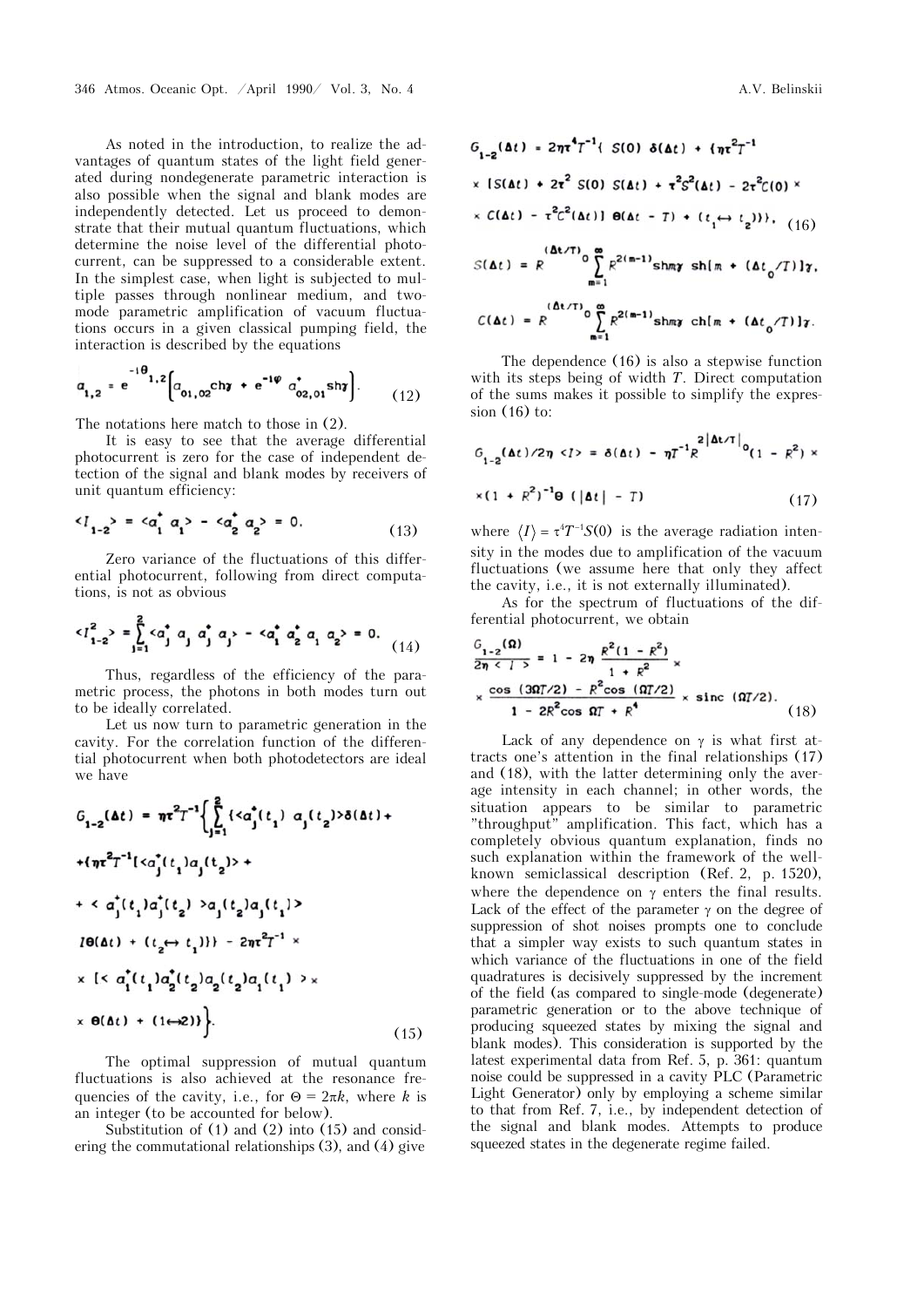

*FIG. 4 Graphs of the minimum possible values of*  $G_{1-2}(\Omega) / 2\langle I \rangle$  *(a) and the respective optimal*  $R_0^2$  (b) as a function of  $\Omega T$  for  $\eta = 1$ .

The important difference of the outlined quantum treatment from the semiclassical approach is also the fundamental impossibility of achieving ideal suppression of differential photocurrent noise at any given finite Q of the cavity  $(|R| < 1)$ . Semiclassical theory, however, predicts such a possibility for the case of  $\Omega = 0.$ 



*FIG. 5. Normalized spectra of differential photocurrent noises for various*  $R^2 = 0.2{\text -}0.99$  at *= 1. The value of one corresponds to the noise level during detection of two coherent modes.* 

Note the following fact, important for the experiment. In accordance with (18) there exists a certain optimal cavity Q, which minimized  $G_{1-2}(\Omega)$  for each frequency  $\Omega$ . The dependences of the limiting values of  $G_{1-2}(\Omega) / \eta \langle I \rangle$  and of their respective  $R_0^2$ 

on  $\Omega T$  are presented in Fig. 4. Examples of the differential photocurrent noise spectra, computed for various Q'values, are given in Fig. 5.

### **2. A SPECIFIC SCHEME (A COMMUNICATION LINE)**

We now turn to a specific example of a communication line employing the advantages of quantum states of light. It is depicted schematically in Fig. 6.



*FIG. 6. Communication line scheme: L – laser; P – polarizer; PT – phase transformer, PLG – cavity parametric generator of light including nonlinear medium NM; PP – polarization prism; PD – photodetector; DA – differential amplifier; MD – matching device.*

The transmitter consists of a source of coherent plane-polarized radiation and a phase transformer, PT, which follows the control signal  $F(t)$ , carrying the transmitted information, to rotate the polarization plane appropriately. In the receiver a squeezed quantum state the of the light field is produced in a cavity parametric generator. The polarization planes